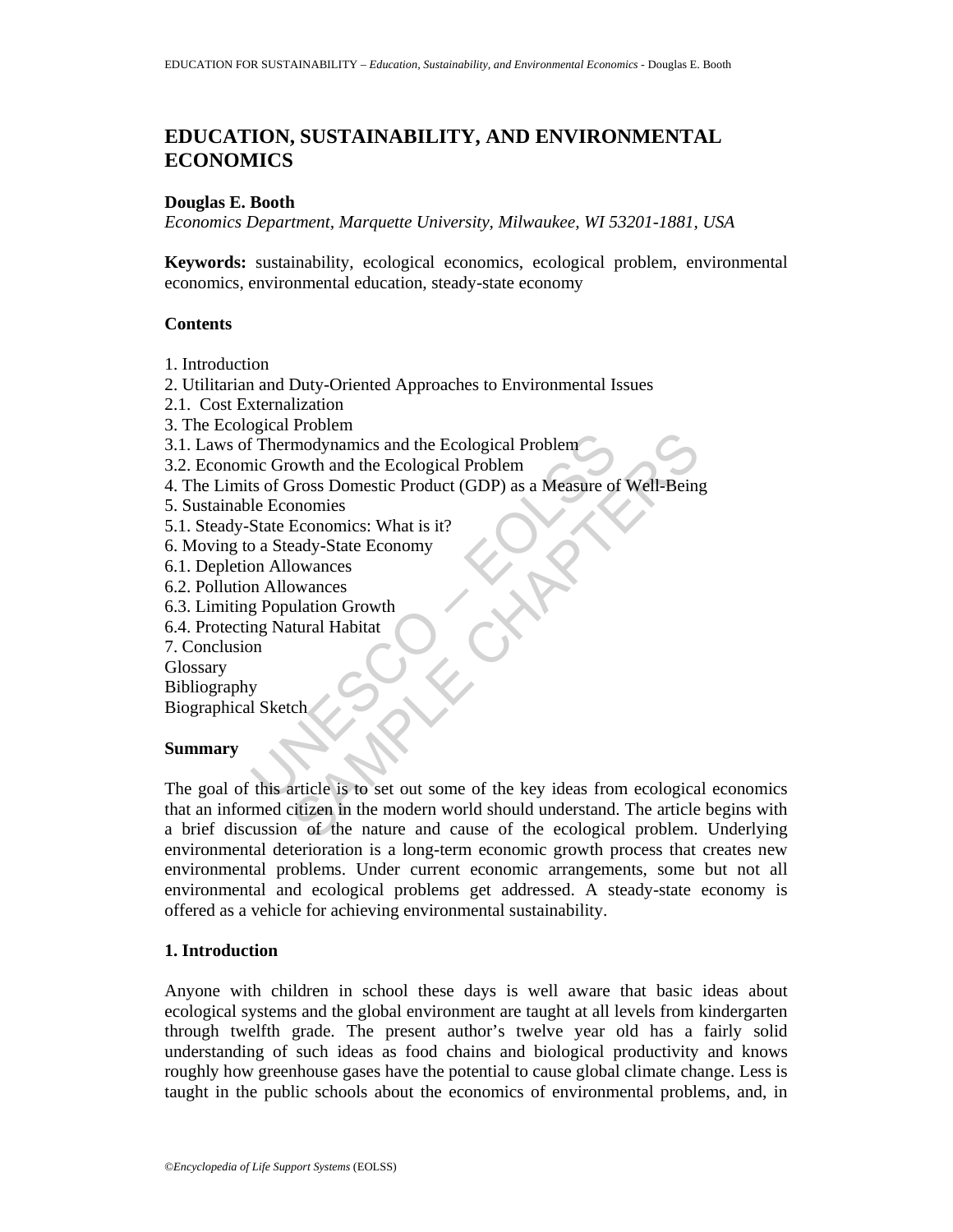particular, about the connection between economics and ecology. The primary task in this article is to set out some of the basic ideas about environmental and ecological economics that an informed and educated lay person should understand. This task is, unfortunately, rendered somewhat problematic by the presence of differing schools of thought on the subject. The basic approach of conventional environmental economics will be explained below, but the principal focus will be on ideas from the comparatively new field of ecological economics.

#### **2. Utilitarian and Duty-Oriented Approaches to Environmental Issues**

The conventional approach to environmental economics is utilitarian and involves the balancing of social costs and social benefits in public decisions on environmental policy. Utility is essentially a hypothetical measure of personal well-being, and the goal of a utilitarian approach to public policy is to maximize society's total utility. In practical terms, this amounts to weighing costs against benefits and choosing those environmental policies that maximize net benefits. According to this approach, greenhouse gases should be reduced by 50 percent or the Amazonian rain forest should be preserved only if doing so would yield added benefits that are greater than added costs. If the opposite is the case, then such measures should be avoided.

tal policies that maximize net benefits. Accord<br>gases should be reduced by 50 percent or the Amaz<br>d only if doing so would yield added benefits that<br>opposite is the case, then such measures should be a<br>nted or deontic appr olicies that maximize net benefits. According to this should be reduced by 50 percent or the Amazonian rain f is in should be reduced by 50 percent or the Amazonian rain f is it is the case, then such measures should be av A duty-oriented or deontic approach to environmental issues sees conservation of the environment as a duty. The duty could be to future generations, to those suffering from environmental degradation in the current generation, or even to the preservation of nonhuman species and the ecosystems that support them. Unless there is a greater moral harm, duty trumps utility. If preserving climate stability or biodiversity is perceived as a duty, global warming should be halted and the Amazonian rain forest preserved even if the added costs of doing so exceed the added benefits. A duty-oriented approach to environmental decision making thus in some cases results in a different conclusion than a utilitarian approach—a conclusion which may include the reduction of cost externalization.

# **2.1. Cost Externalization**

It is essential to understand why individual businesses and consumers do not voluntarily address on their own the environmental problems they cause. The reason they do not is fairly simple. In the framework of a capitalist economy, where the seeking of material gain by economic agents is the central principle, individual businesses and consumers will attempt to avoid the costs of their actions by externalizing them. Profits for individual businesses and utility for individual consumers can be maximized by emitting pollutants into the air or water rather than bearing the cost of emissions control equipment that would limit the discharge of pollutants. By doing so the costs of the emissions are externalized and borne by the society as a whole. Gain seeking promotes cost externalization.

This is even the case when the cost to society (assuming that it is measurable) greatly exceeds the internal costs of avoiding the environmental damage through some form of emissions control. We all, for example, contribute to the problem of air pollution when we drive our automobiles, but the reduction in air quality we experience as a result of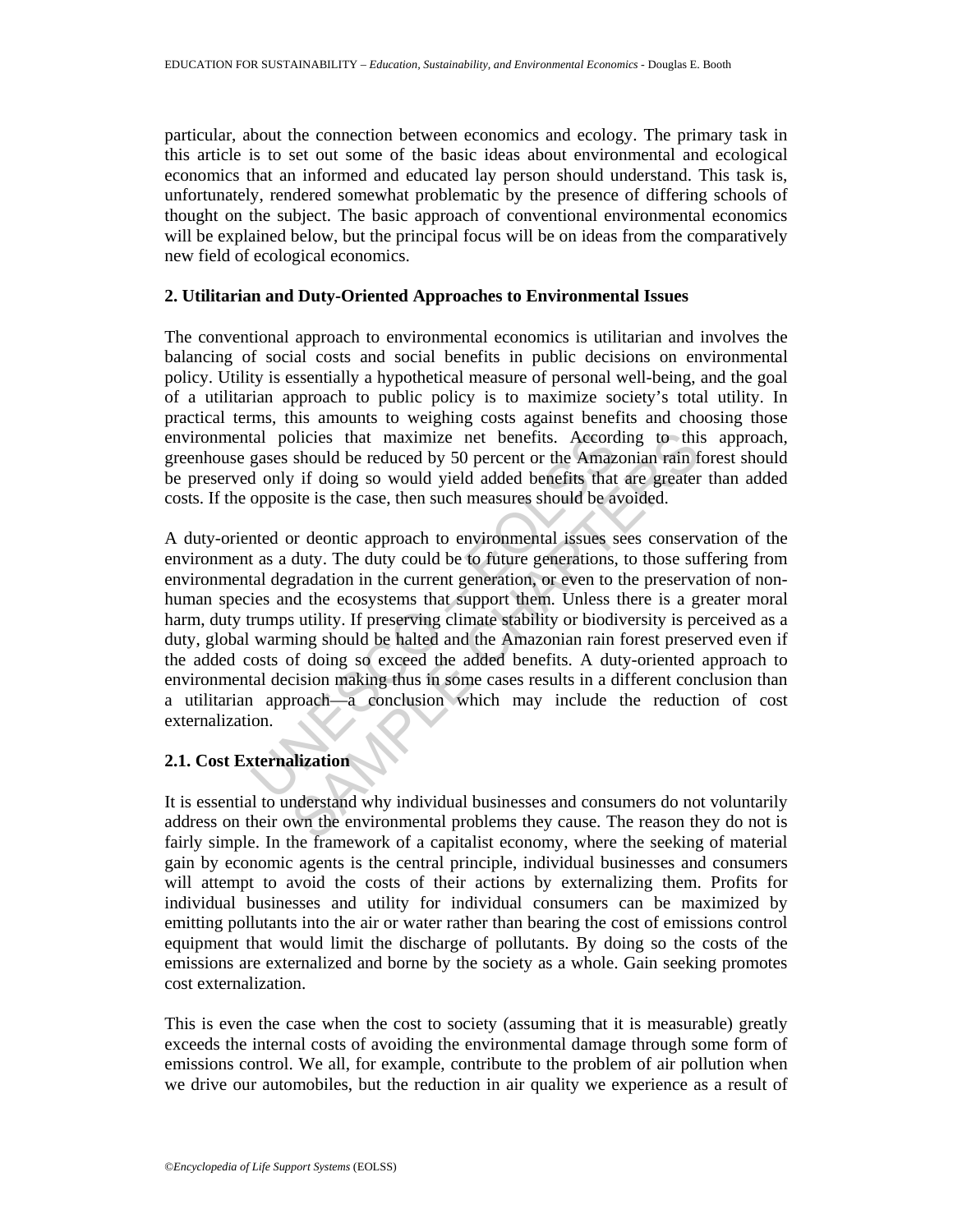our own individual actions is imperceptible while emissions control devices are quite expensive for each of us individually. Consequently, few of us are willing voluntarily to install control devices on our own even though the collective costs of damage from air pollution we bear as a society much exceed the total cost of control devices. This line of reasoning applies as well to businesses that emit pollutants or cause other forms of environmental damage. The tendency is to push the burdens of limiting environmental damage off on others in a gain-seeking society, and the net result is that everyone suffers. This tendency leads us to the ecological problem.

# **3. The Ecological Problem**

is solar energy. The energy sources currently used<br>om nonrenewable fossil fuels, a form of indirect<br>energy directly when we grow any kind of crop or u<br>lectricity. We get materials directly from the earth<br>crops and uncultiv lar energy. The energy sources currently used by human l<br>onrenewable fossil fuels, a form of indirect solar energy<br>directly when we grow any kind of crop or use photovol<br>city. We get materials directly from the earth's cru In the simplest possible terms, the economic system is expanding ecologically relative to the global ecosystem. That is, as the economy grows, its effects on the global ecosystem increase. The economic system requires inputs of energy and materials from the global ecosystem. The only external input into the global ecosystem of any significance is solar energy. The energy sources currently used by human beings come primarily from nonrenewable fossil fuels, a form of indirect solar energy. We also utilize solar energy directly when we grow any kind of crop or use photovoltaic cells for generating electricity. We get materials directly from the earth's crust as well as from harvests of crops and uncultivated organic substances from nature, such as timber or fish. As the economy expands materially, more of all of these things are consumed. In addition, as a consequence of economic expansion, human beings take over natural habitat. We take over prairie lands to grow our food grains; we take over river valleys and cut down forests for farms and subdivisions; we put up dams on rivers for electric power and irrigation; we dig huge pits to mine minerals; and we fill in wetlands to build our homes and shopping centers. These are only some of the things we do to take over habitat from other species. As a consequence, humanity now extensively utilizes some 40 percent or more of the earth's terrestrial habitat. As will be seen below, scientific laws dictate that energy and matter cannot be created or destroyed. In the process of human production and consumption, useful matter and energy is reduced to waste heat and materials. These must be disposed of and are frequently harmful to human health and the health of ecosystems. Ecosystems constitute the material and organic habitats in which populations of different species live. Wastes created by economic activity are frequently harmful not only to human beings, but also to plants and animals and their ecosystems. Air pollution in the Los Angeles basin, for example, is harmful not only to the people that live there, but to the forests surrounding the basin.

# **3.1. Laws of Thermodynamics and the Ecological Problem**

Another way to look at the ecological problem is through the prism of the laws of thermodynamics. These laws infer a fundamental ecological scarcity and suggest that the economic system is ultimately limited in terms of its size relative to the global ecosystem. The laws are as follows:

*1st Law*: Energy/matter cannot be created nor destroyed.

 $2^{nd}$  *Law*: The entropy of energy increases; to perform work, energy is converted to a more dispersed, less useful form.

The first law clearly implies that an ever-expanding waste stream will result as a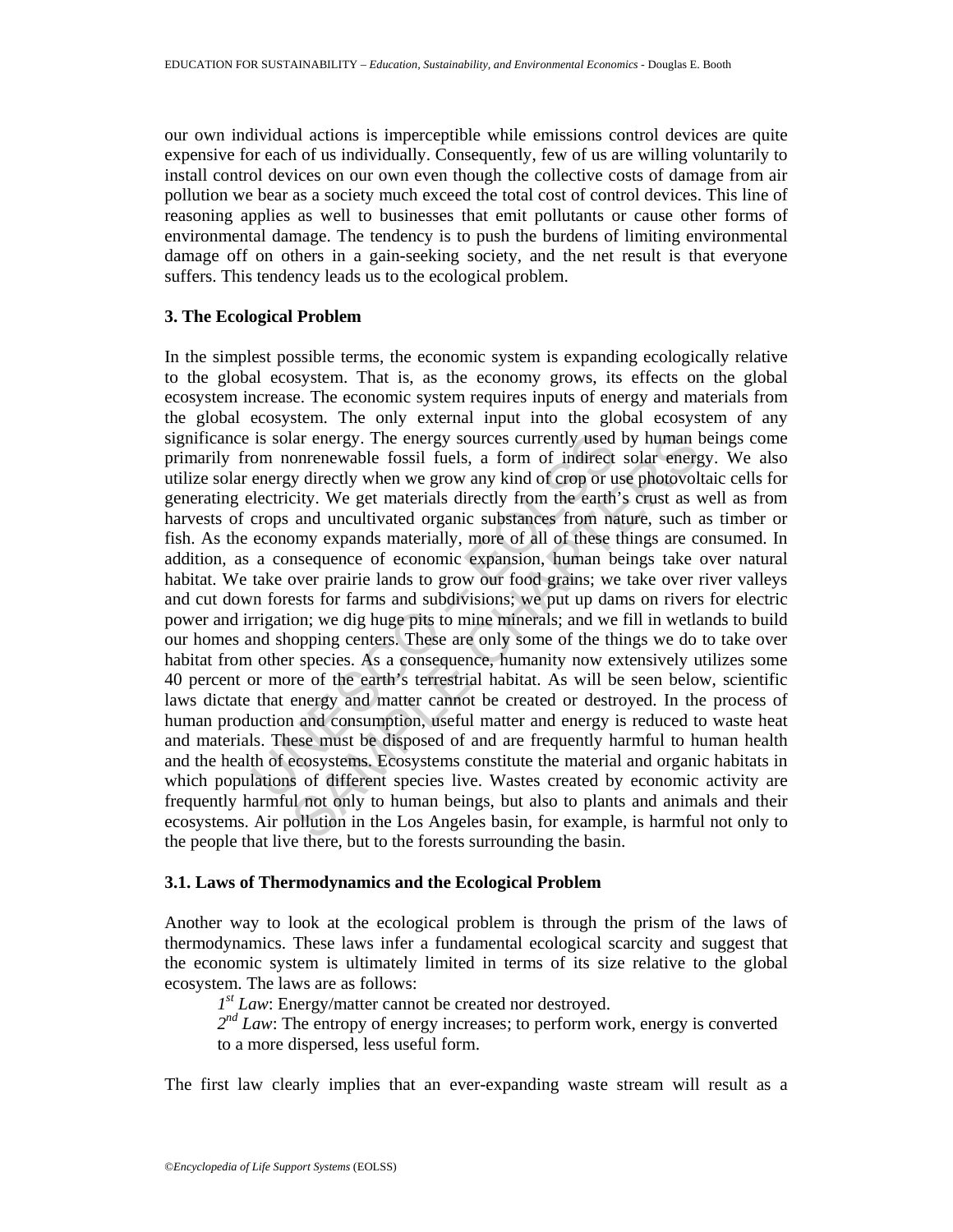consequence of an ever-expanding stream of human material consumption. The production and use of an automobile requires energy and materials to be taken from nature. The use of the automobile results in waste products such as waste heat, tailpipe emissions, and other waste products such as oil and tire tread wear returning to nature. And finally, when the automobile is junked, something has to be done with it. The second law implies that energy cannot be recycled. When we drive our car, useful energy in the form of gasoline is converted to waste heat that can't be recovered and used again. Thus we face an absolute scarcity of energy equal to energy stores in the earth's crust and the daily flows of energy from the sun. Moreover, the second law suggests that 100 percent materials recycling is impossible. To recover all the waste materials from tire tread wear, for example, would be virtually impossible because the waste material is too dispersed. Something like entropy is at work for material goods as well. Consequently, because 100 percent recycling is impossible, we face an ultimate absolute scarcity of materials as well. Thus material and energy scarcity impinge on how much the economic system can grow relative to the global ecosystem. Finally, human beings and other species can stand only so much waste being emitted into their environments without harm to their health, and the continuing human invasion into ecosystems ultimately drives out other species by destroying their habitats. All this suggests an ultimate absolute ecological scarcity that is incompatible with a highgrowth economy.

gs and other species can stand only so much waste<br>ts without harm to their health, and the continuin<br>ultimately drives out other species by destroying<br>ultimate absolute ecological scarcity that is inco<br>comy.<br>force behind e d other species can stand only so much waste being emitt<br>hout harm to their health, and the continuing human in<br>ately drives out other species by destroying their habit<br>ante absolute ecological scarcity that is incompatibl What is the force behind economic growth? Population growth is an important part of the story–global population is somewhere around 6 billion and this is more than double the world population just 50 years ago. All we need is 1.5% population growth per year for population to double in 50 years. Just as important, is the growth of production and consumption per person. At a global level this has also been occurring at around 1.5% per year. Adding these together, the global economy expands at about a 3% rate annually. Why? Half the problem is population growth, and half is growth in consumption. Behind the latter is the drive for profit, the resulting creation of new kinds of goods and technologies, and consumerism.

# **3.2. Economic Growth and the Ecological Problem**

New forms of economic activity feed growth. New technologies to reduce costs and new products to provide pleasures, comforts, and symbols of status are generators of growth. Without novelty, economic growth and employment would stagnate. If new products failed to come on the scene to stimulate growth in consumption, then, as new technologies reduced costs and labor requirements for old products, fewer workers would be needed and employment would decline. Novelty in the product market is needed to bolster aggregate product demand.

Historical examples of new technologies and products driving economic expansion abound. The development of railroads in the nineteenth century opened up the prairie states for settlement and the creation of a commercial agriculture. The invention of a variety of electrical devises, including the light bulb, the dynamo, and the electric motor, resulted not only in the creation of a host of new consumer goods--electric lighting, vacuum cleaners, refrigerators, automatic washers, radios, TVs--but also led to a second industrial revolution with electricity replacing steam power. Without the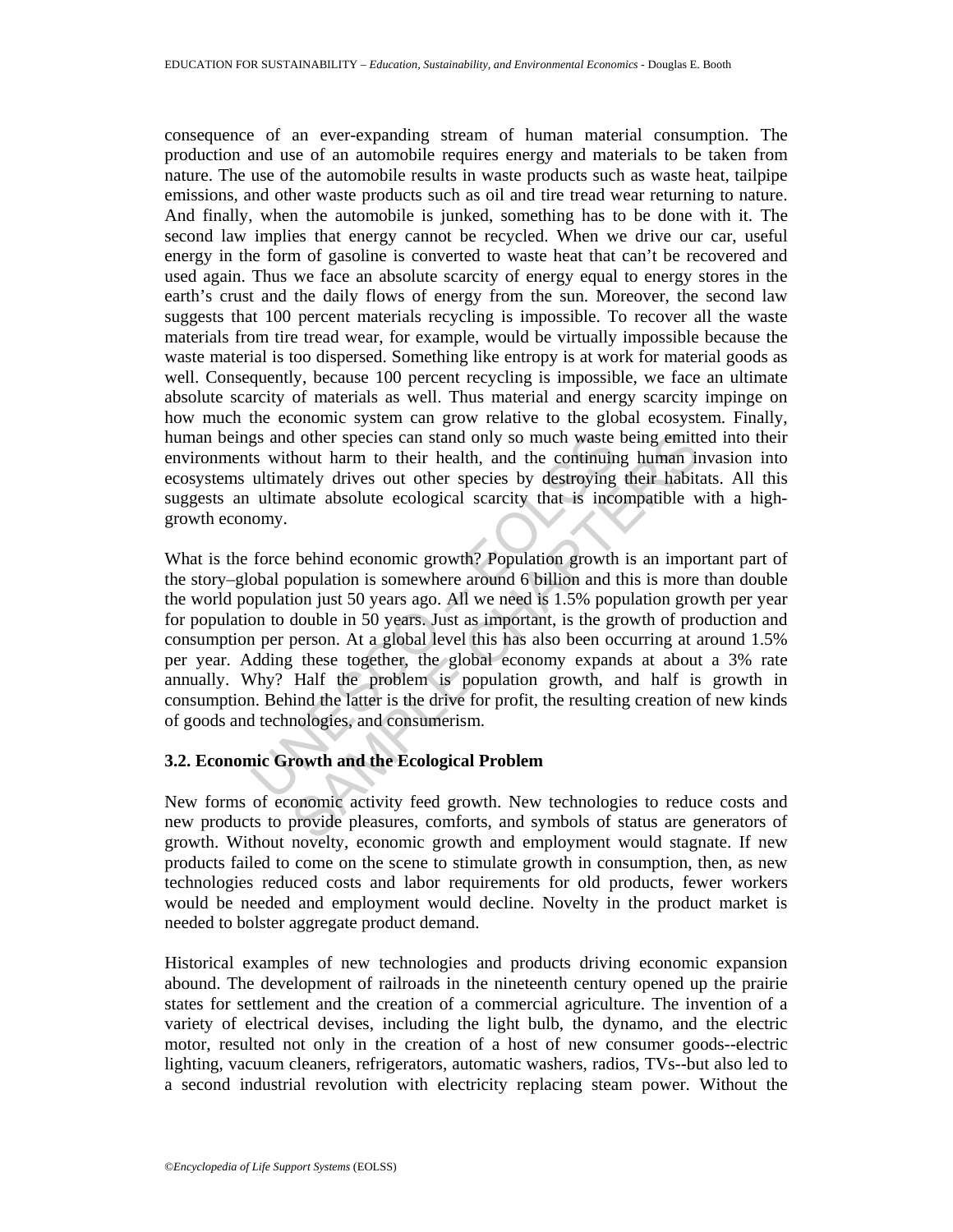highly flexible electric motor, the assembly line would have been impossible, and the mass production of low cost consumer goods would have been much delayed. It goes without saying that the automobile changed our economic and social life like no other consumer good. The existence of interstate highways in a country like the United States, together with suburbs, shopping malls, and acres of parking lots are attributable directly to the adoption of the automobile as a major mode of transportation. In the first quarter of the past century and again after World War II, the automobile was probably the North American economy's primary engine of growth. In our lifetime the personal computer and the Internet will change the economic landscapes in ways we cannot yet imagine. Without all this novelty and newness, it might have been possible to turn away from economic endeavors as the central path to pleasure and status. The point is simple. Novelty and new forms of economic activity are essential for expanding aggregate demand.

consumers with new comforts and pleasures and<br>tatus. The provision of novelty is a profitable uncew consumer goods results in the creation of ne<br>for course, feed economic growth. New industries, i<br>ing with them new kinds o mers with new comforts and pleasures and new means<br>The provision of novelty is a profitable undertaking. T<br>onsumer goods results in the creation of new industrie<br>stress, feed economic growth. New industries, however, do<br>th The fundamental problem for the environment is that businesses find it highly profitable to supply consumers with new comforts and pleasures and new means to exhibit economic status. The provision of novelty is a profitable undertaking. The constant supply of new consumer goods results in the creation of new industries, and new industries, of course, feed economic growth. New industries, however, do something else; they bring with them new kinds of environmental problems. The settlement of the Midwest with the help of the railroad in the nineteenth century resulted in the virtual disappearance of the tall-grass prairie and its wonderful sea of grasses and flowers. Industrialization in general increased the use of coal and created new air pollution problems. Urban concentrations needed to supply labor to factories resulted in a host of water pollution problems. The invention of the auto resulted in the switch to petroleum as our major energy source and created new kinds of air pollution problems, including global warming. Global warming occurs because whenever we burn a gallon of gas or fuel oil, carbon dioxide is emitted and added to the earth's atmosphere. Carbon works like a greenhouse, trapping heat and warming up the earth's climate with potentially devastating consequences. Suburban development fostered by the automobile paved over natural habitats and created runoff water pollution problems damaging aquatic life and water quality in our local streams and rivers. The increased use of fertilizers and pesticides since World War II has further augmented the runoff pollution problem. These same pesticides and other powerful new organic chemicals such as PCBs are playing havoc with reproductive systems in wildlife and maybe even human populations. These are but a few of the environmental problems resulting from the creation of new technologies and consumer goods. They represent the underside of satisfying our comforts, pleasures, and desires for status. In sum, economic growth brings with it new environmental problems.

- -
- -

TO ACCESS ALL THE **12 PAGES** OF THIS CHAPTER, Visit[: http://www.eolss.net/Eolss-sampleAllChapter.aspx](https://www.eolss.net/ebooklib/sc_cart.aspx?File=E6-61-01-02)

<sup>-</sup>